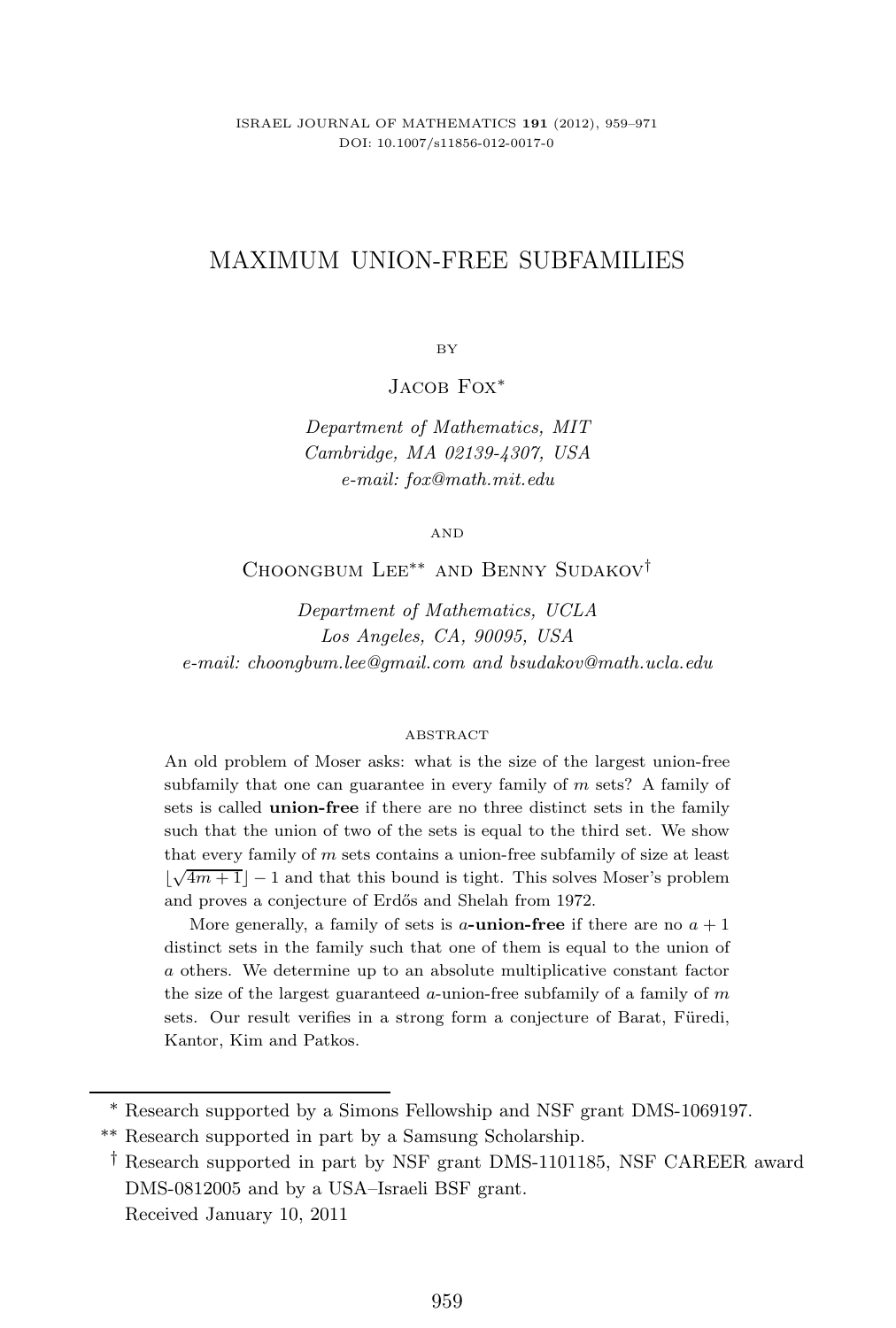## **1. Introduction**

A set A of integers is **sum-free** if there are no  $x, y, z \in A$  such that  $x + y = z$ . Erdős  $[8]$  in 1965 proved that every set of n nonzero integers contains a sumfree subset of size at least  $n/3$ . The proof is an influential application of the probabilistic method in extremal number theory. This result was rediscovered by Alon and Kleitman [3], who showed how to find a sum-free subset of size at least  $(n+1)/3$ . Finally, Bourgain [5] using harmonic analysis improved the lower bound to  $(n+2)/3$ . This result is the current state of the art for this problem. It is not even known if the constant factor  $1/3$  is best possible.

The analogous problem in extremal set theory has also been studied for a long time. A family of sets is called **union-free** if there are no three distinct sets X, Y, Z in the family such that  $X \cup Y = Z$ . An old problem of Moser asks: what is the size of the largest union-free subfamily that one can guarantee in every family of m sets? Denote this number by  $f(m)$ . The study of  $f(m)$ has attracted considerable interest. Riddell observed that  $f(m) \geq \sqrt{m}$  (this follows immediately from Dilworth's theorem, see below). Erdős and Komlós [9] determined the correct order of magnitude of  $f(m)$  by proving that  $f(m) \leq$  $2\sqrt{2m}+4$ . They conjectured that  $f(m)=(c-o(1))\sqrt{m}$  for some constant c, without specifying the right value of  $c$ . In 1972, Erdős and Shelah [10] improved both the upper and lower bounds by showing that  $\sqrt{2m}-1 < f(m) < 2\sqrt{m}+1$ (the lower bound was also obtained independently by Kleitman  $[14]$ ). Erdős and Shelah conjectured that their upper bound is asymptotically tight.

CONJECTURE 1.1:  $f(m) = (2 - o(1))\sqrt{m}$ .

We verify this conjecture and solve Moser's problem.

Theorem 1.2: *For all* m*, we have*

$$
f(m) = \lfloor \sqrt{4m+1} \rfloor - 1.
$$

Let  $a \geq 2$  be an integer. A family of sets is called a-**union-free** if there are no  $a + 1$  distinct sets  $X_1, \ldots, X_{a+1}$  such that  $X_1 \cup \cdots \cup X_a = X_{a+1}$ . Let  $g(m, a)$  be the minimum over all families of m sets of the size of the largest a-union-free subfamily. In particular,  $g(m, 2) = f(m)$ . The same proof which shows  $f(m) > \sqrt{2m} - 1$  also shows that  $g(m, a) > \sqrt{2m} - 1$ . Recently, Barat, Füredi, Kantor, Kim and Patkos [4] proved that  $g(m, a) \leq c(a + a^{1/4}\sqrt{m})$  for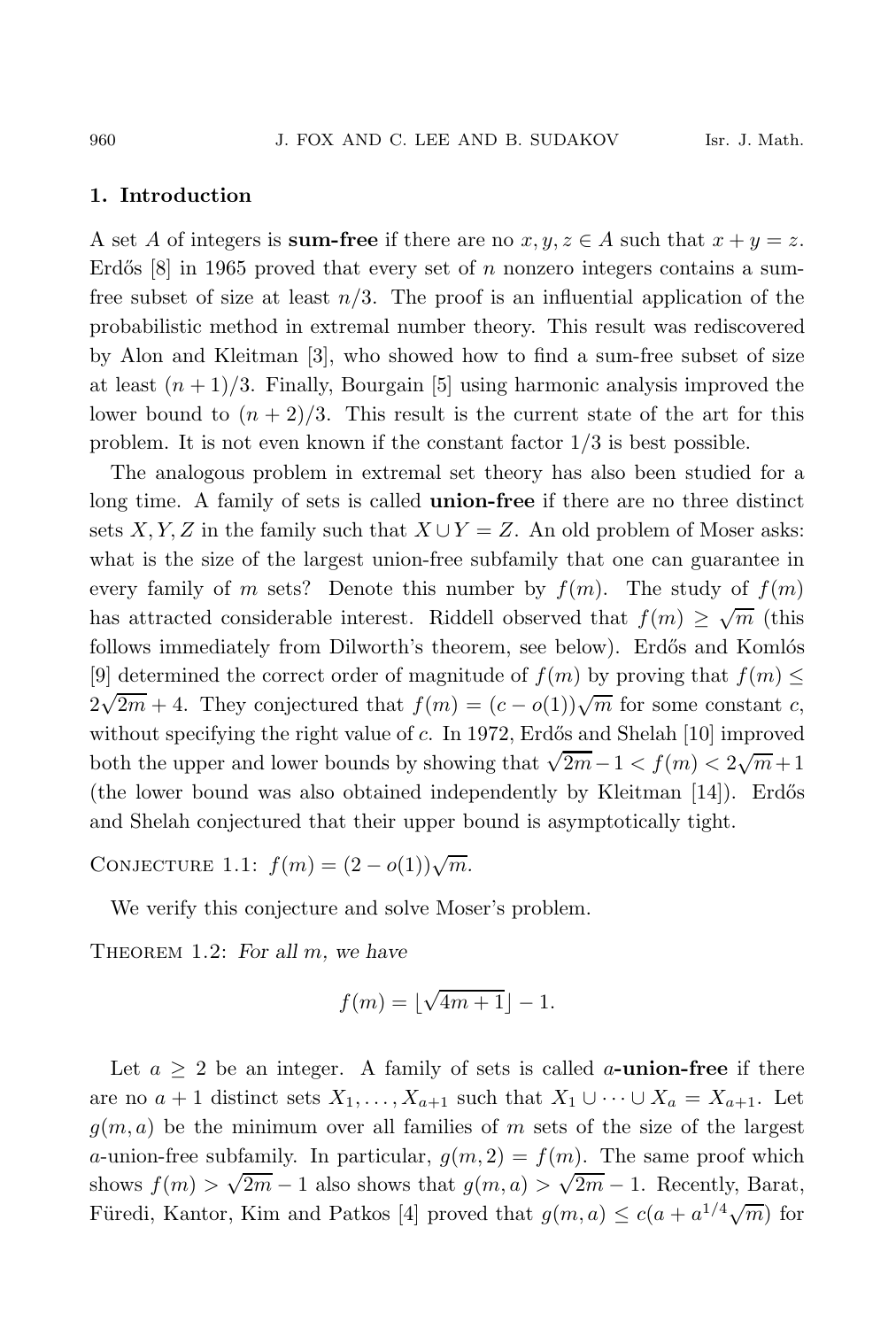some absolute constant  $c$  and made the following conjecture on the growth of  $g(m, a)$ .

CONJECTURE 1.3:  $\lim_{a\to\infty} \liminf_{m\to\infty} \frac{g(m,a)}{\sqrt{m}} = \infty$ .

We prove this conjecture in the following strong form, which further gives the correct order of magnitude for  $g(m, a)$ .

THEOREM 1.4: *For all*  $m \ge a \ge 2$ *, we have*  $g(m, a) \ge \max\{a, a^{1/4}\sqrt{m}/3\}.$ 

The lower bound in Theorem 1.4 is tight apart from an absolute multiplicative constant factor by the above-mentioned upper bound from [4]. Of course, if  $m \leq a$ , we have trivially  $g(m, a) = m$ .

In the next two sections, we prove Theorem 1.2 and Theorem 1.4, respectively. For the proofs of these theorems, it is helpful to study the structure of the partial order on sets given by inclusion. Recall that a chain (antichain) in a poset is a collection of pairwise comparable (incomparable) elements. Dilworth's theorem [6] implies that any poset with m elements contains a chain or antichain of size at least  $\sqrt{m}$ . Notice that a chain or antichain of sets is a-union-free for all a, but the lower bound  $g(m, a) \geq \sqrt{m}$  we get from this simple argument is not strong enough. For the proof of Theorem 1.4, we find considerably larger structures in posets which imply that the subfamily is  $a$ -union-free. The existence of such large structures in posets may be of independent interest.

#### **2. Erd˝os–Shelah conjecture**

In this section we prove that every family of  $m$  sets contains a union-free subfamily of size at least  $\lfloor \sqrt{4m+1} \rfloor - 1$ . This verifies in a strong form the Erdős– Shelah conjecture. We finish the section with a modification of the construction of Erd˝os and Shelah which shows that this bound is tight.

Let  $\mathcal F$  be a family of m sets and assume that the maximum union-free subfamily has size  $\alpha$ . Let t be the length of the longest chain in F. Let  $\mathcal{F}_t$  be the family of maximal (by inclusion) sets in F, and for  $i = t - 1, \ldots, 1$ , inductively define  $\mathcal{F}_i$  as the family of maximal sets in  $\mathcal{F} \setminus (\bigcup_{j=i+1}^t \mathcal{F}_j)$ . We call  $\mathcal{F}_i$  the *i*-th **level of**  $\mathcal F$ . Note that since there exists a chain of length  $t$ ,  $\mathcal F_i$  is non-empty for all i and  $\mathcal{F} = \bigcup_{i=1}^t \mathcal{F}_i$ , and for every set in  $\mathcal{F}_i$  there is a chain of length  $t-i+1$ starting at that set which hits every level above  $\mathcal{F}_i$  exactly once. Furthermore,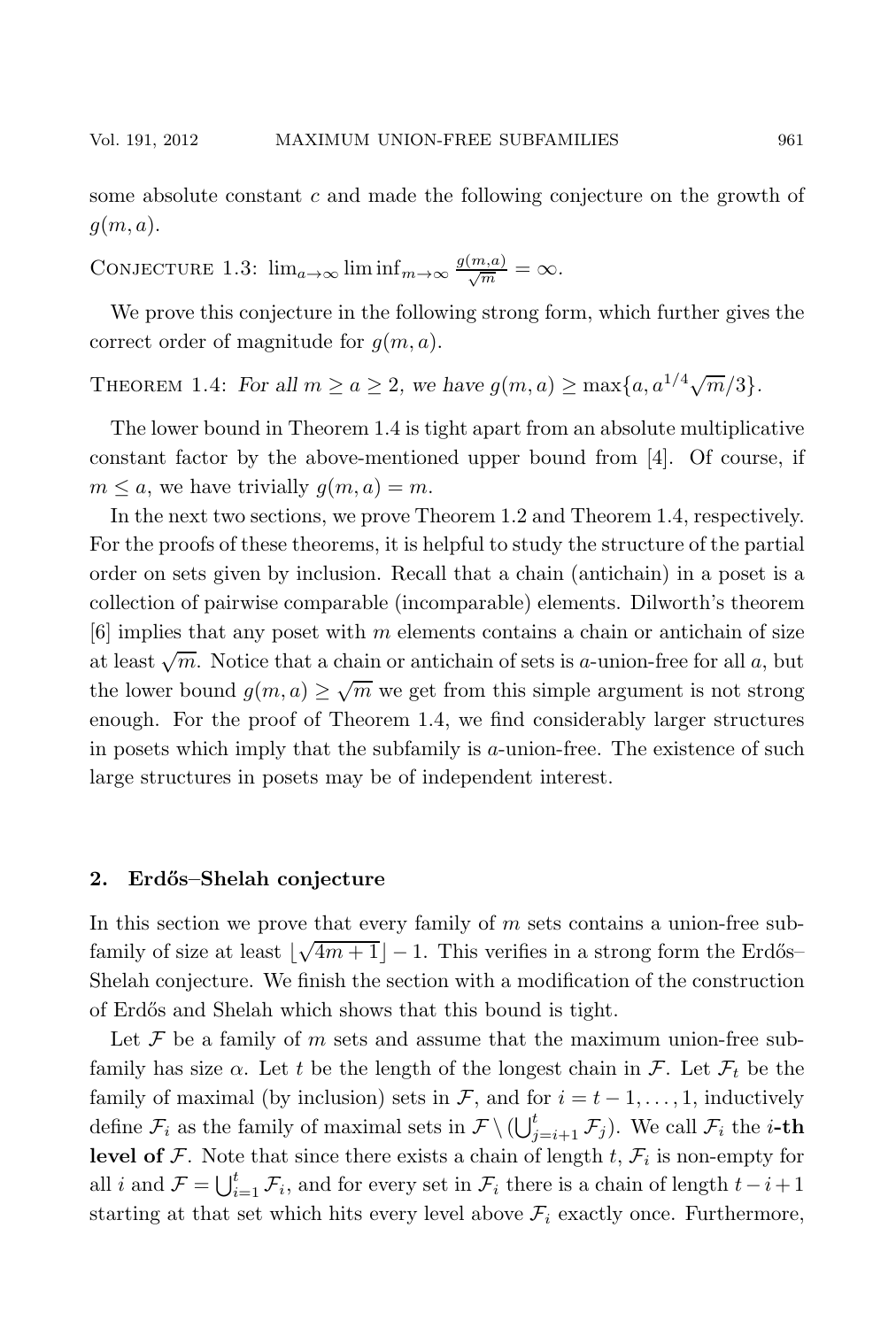if  $X \subset Y$ , then X lies in a level below Y, and thus each level is an antichain. For a set  $X \in \mathcal{F}_i$ , let i be the **rank** of X.

We define an auxiliary graph  $H = H(\mathcal{F})$  with vertex set  $V(H) = \{1, \ldots, t\}$ as follows. The pair  $(i, i')$  with  $i < i'$  is an edge of H if there exist two disjoint chains  $\mathcal X$  and  $\mathcal Y$  which both start at  $\mathcal F_i$  and end at  $\mathcal F_{i'-1}$  such that

- (i)  $\mathcal{X}, \mathcal{Y}$  both have length  $i'-i$ , and
- (ii) at most one set in  $\{X \cup Y | X \in \mathcal{X}, Y \in \mathcal{Y}\}\$  has rank i' and all the rest of the sets of this form have rank greater than  $i'$  or do not belong to family F.

Thus, by definition, we can see that if  $(i, i')$  is an edge of H and  $i < i'' < i'$ , then  $(i, i'')$  and  $(i'', i')$  are also edges of  $H$ , i.e., we have **monotonicity** of  $H$ .

We first prove that if there are many pairs of sets  $X, Y \in \mathcal{F}$  such that  $X \cup Y \in \mathcal{F}$  $\mathcal F$ , then there are many edges of  $H$ .

LEMMA 2.1: Let  $i < i'$  and  $X, Y$  be two sets of rank at most i such that  $X \cup Y \in \mathcal{F}_{i'}$ . Then  $(i, i')$  is an edge of H.

*Proof.* Let X, Y be sets which have rank a, b respectively  $(a, b \leq i)$ , and whose union lies in  $\mathcal{F}_{i'}$ . Let  $\mathcal{X} = \{X_a = X, X_{a+1}, \ldots, X_{i'-1}\}\)$  be a chain starting at X and ending in  $\mathcal{F}_{i'-1}$ . Similarly define a chain  $\mathcal{Y} = \{Y_b = Y, Y_{b+1}, \ldots, Y_{i'-1}\}\$ starting at Y and ending in  $\mathcal{F}_{i'-1}$ . If there exists an element Z which lies in both X and Y, then  $X_a, Y_b \subset Z$  and thus the rank of  $X \cup Y = X_a \cup Y_b$  is at most the rank of Z which is at most  $i' - 1$ . This contradicts our assumption that  $X \cup Y \in \mathcal{F}_{i'}$ . Therefore X and Y are disjoint. Moreover, for every  $X_c \in \mathcal{X}$ and  $Y_d \in \mathcal{Y}$ , we have  $X \cup Y \subset X_c \cup Y_d$  and since  $X \cup Y$  has rank i', we know that  $X_c \cup Y_d$  either is equal to  $X \cup Y$ , has rank larger than i', or is not in  $\mathcal{F}$ . By taking a subchain  $\{X_i, \ldots, X_{i'-1}\}\$  of  $\mathcal X$  and a subchain  $\{Y_i, \ldots, Y_{i'-1}\}\$  of  $\mathcal Y$ , we can see that  $(i, i')$  is an edge of H.

We will show that if  $\alpha$  is small, then the total number of sets cannot be m, and this will give us a contradiction. Thus we need some tools which allow us to bound the size of the levels. The next lemma shows that by collecting the levels into groups whose indices form independent sets in  $H$ , we can obtain a good bound on the size of the levels.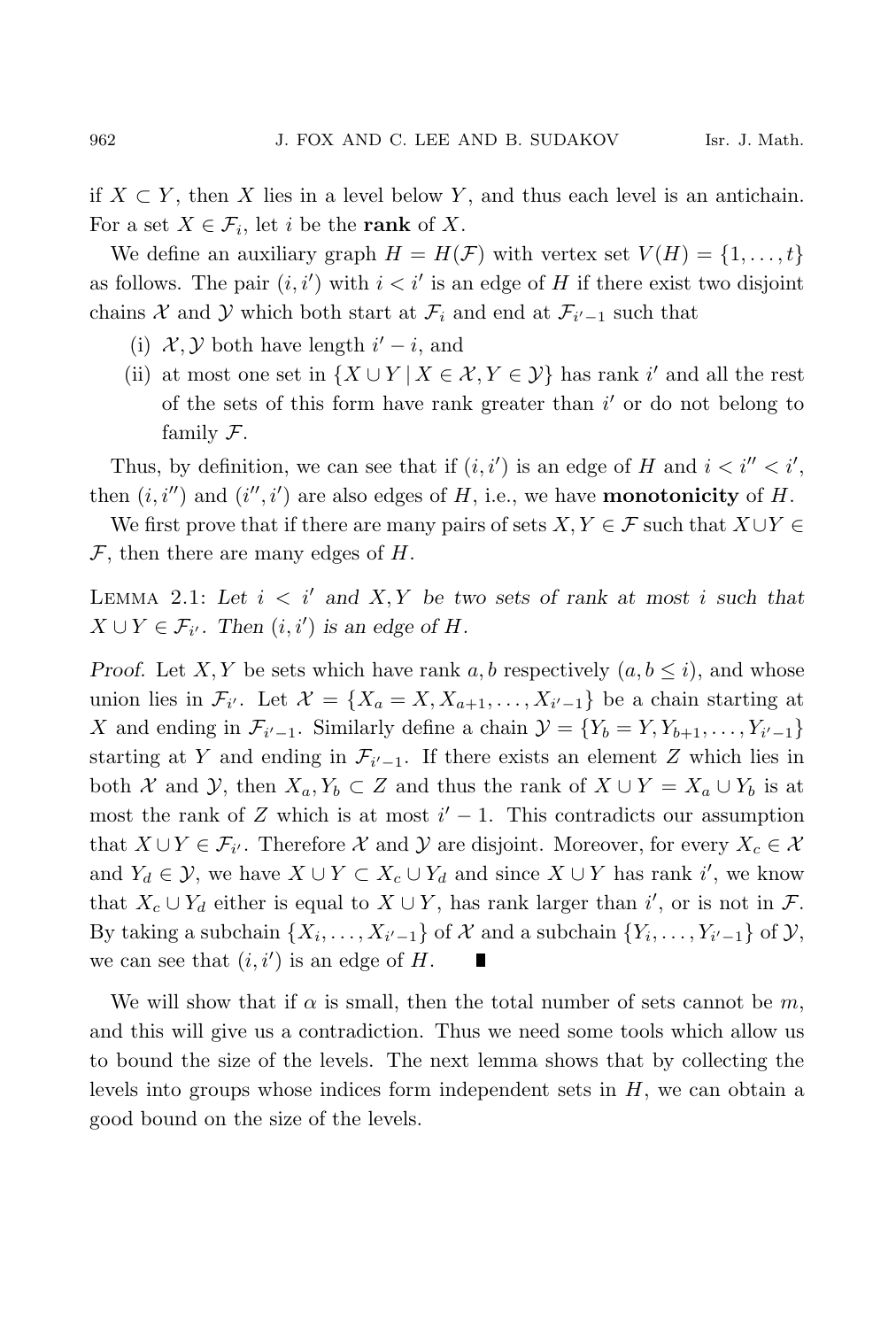LEMMA 2.2: Let  $a_1 < \cdots < a_k$  be the vertices of an independent set in H. *Then*  $\sum_{j=1}^{k} |\mathcal{F}_{a_j}| \leq \alpha$ . *Further, if*  $(a_1, b)$  *is an edge of* H *with*  $b < a_1$ *, then* 

$$
\sum_{j=1}^{k} |\mathcal{F}_{a_j}| \le \alpha - 2(a_1 - b) + 1.
$$

*Proof.* The first assertion is a straightforward corollary of Lemma 2.1, as the lemma implies that  $\bigcup_{j=1}^k \mathcal{F}_{a_j}$  is a union-free subfamily.

Let X and Y be two chains guaranteed by the fact  $(b, a_1)$  is an edge of H. Let Z be the unique set (if it exists) in  $\{X \cup Y | X \in \mathcal{X}, Y \in \mathcal{Y}\}\$  which has rank a<sub>1</sub>. We claim that  $W = \mathcal{X} \cup \mathcal{Y} \cup (\bigcup_{j=1}^{k} \mathcal{F}_{a_j}) \setminus \{Z\}$  is a union-free subfamily. Assume that this is not the case and let  $W_1, W_2, W_3 \in \mathcal{W}$  be three distinct sets in W such that  $W_1 \cup W_2 = W_3$ . If  $W_3 \in \mathcal{F}_{a_i}$  for some  $i \geq 2$ , then since each level is an antichain we know that both  $W_1$  and  $W_2$  have rank at most  $a_{i-1}$ . However, by Lemma 2.1 this would contradict the assumption that  $a_{i-1}$  and  $a_i$ are not adjacent in H. We may therefore assume that  $W_3 \in \mathcal{X} \cup \mathcal{Y} \cup \mathcal{F}_{a_1}$ . If  $W_3 \in \mathcal{F}_{a_1}$ , then  $W_1, W_2$  must have smaller rank than  $a_1$  and thus lie in  $\mathcal{X} \cup \mathcal{Y}$ . As  $W_1, W_2, W_3$  are distinct,  $W_3 = W_1 \cup W_2$ , and X and Y are chains, the sets  $W_1, W_2$  cannot both lie in X or both lie in Y. Recall that (by condition (ii) above) Z was the only set in  $\{X \cup Y | X \in \mathcal{X}, Y \in \mathcal{Y}\}\$  with rank  $a_1$ . Since  $W_3 \neq Z$  and  $W_3 = W_1 \cup W_2$ , the rank of  $W_3$  is not  $a_1$ . If  $W_3 \in \mathcal{X}$ , then since  $W_1, W_2, W_3$  are distinct and X is a chain, one of the sets  $W_1$  or  $W_2$  must lie in  $\mathcal{Y}$ . Without loss of generality assume that  $W_1 \in \mathcal{Y}$ . This implies that  $W_1 \cup W_3 = W_3$ , which is impossible again by condition (ii) since all the sets in  ${X \cup Y \mid X \in \mathcal{X}, Y \in \mathcal{Y}}$  have rank at least  $a_1$  and the rank of  $W_3$  is smaller than a<sub>1</sub>. Similarly,  $W_3 \notin \mathcal{Y}$ . Therefore, there cannot exist such sets  $W_1, W_2, W_3$ , and  $W$  is a union-free subfamily whose size satisfies

$$
\sum_{j=1}^{k} |\mathcal{F}_{a_j}| + 2(a_1 - b) - 1 \leq |\mathcal{W}| \leq \alpha,
$$

T

which implies our claimed inequality.

Now we are prepared to prove Theorem 1.2. The main idea is to properly color the vertices of  $H$  using as few colors as possible (i.e., partition the vertex set of H into as few independent sets as possible) in order to maximize the power of Lemma 2.2. Consider the following greedy algorithm for finding such a partition into independent sets. The first independent set  $I_1$  contains 1. We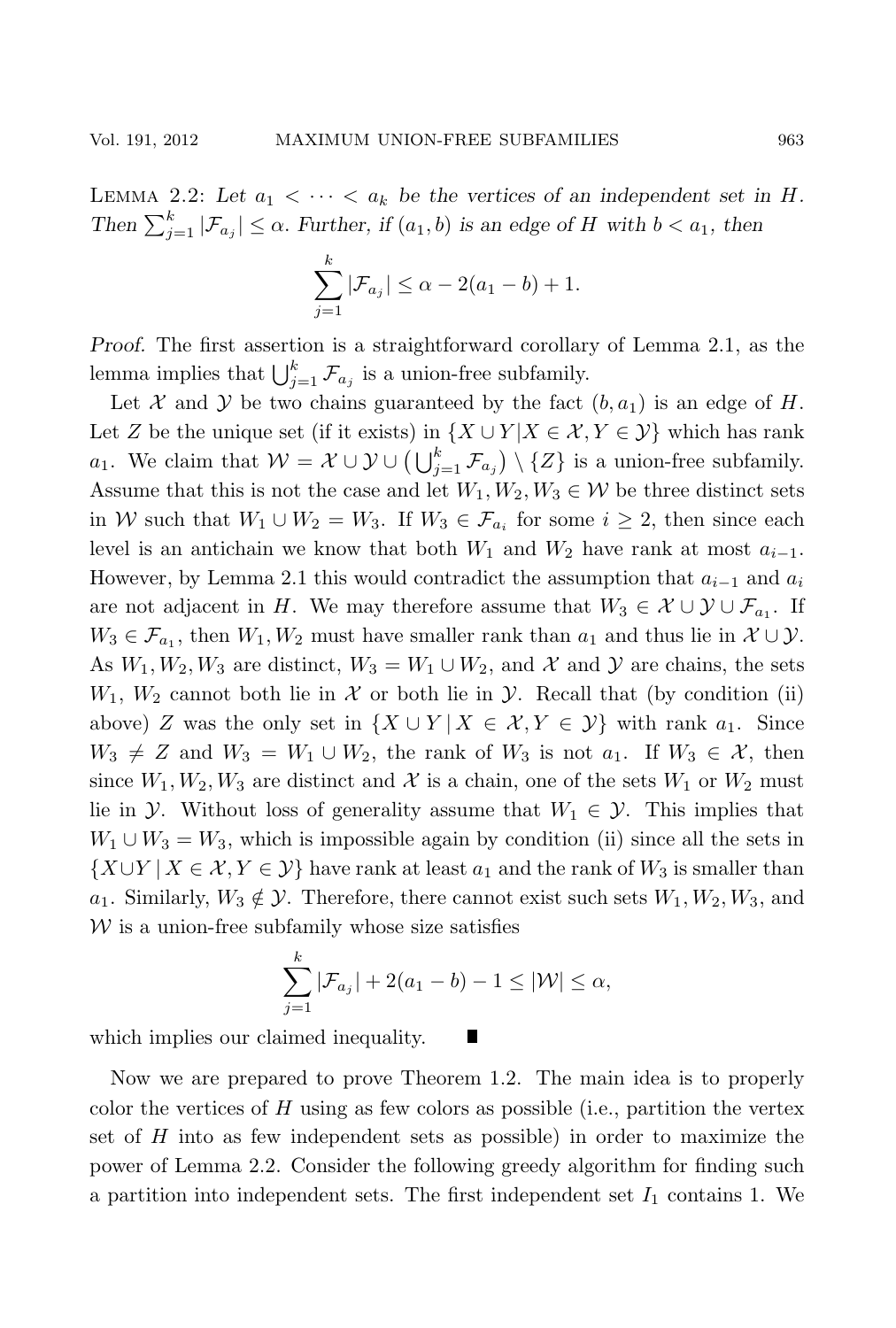find the least  $a_2^1$  which is not adjacent to 1 and add it to  $I_1$ . After finding the jth element  $a_j^1$  of  $I_1$ , we find the least  $a_{j+1}^1 > a_j^1$  which is not adjacent to  $a_j^1$ and add it to  $I_1$ . We continue this procedure until we cannot add any more vertices. Note that by the monotonicity condition satisfied by graph  $H$ , the set  $I_1$  is indeed an independent set. Assume that we finished constructing  $I_i$ . The independent set  $I_{i+1}$  contains the least  $a_1^{i+1}$  not in any of the previous independent sets. After finding the *j*th element  $a_j^{i+1}$  of  $I_{i+1}$ , we find the least  $a_{j+1}^{i+1} > a_j^{i+1}$  which is not in any of the previously chosen independent sets and is not adjacent to  $a_j^{i+1}$  and add it to  $I_{i+1}$ . We continue this procedure until we cannot add any more vertices. Note that by the monotonicity condition satisfied by graph H, the set  $I_{i+1}$  is indeed an independent set. We continue picking out independent sets until there are no remaining vertices of H.

By the first part of Lemma 2.2, the sum of the sizes of the levels with index in  $I_1$  satisfies  $\sum_{j\in I_1} |\mathcal{F}_j| \leq \alpha$ . For the other independent sets we can use the second part of Lemma 2.2 to obtain a better bound.

LEMMA 2.3: *For all*  $i > 1$ ,  $\sum_{j \in I_i} |\mathcal{F}_j| \le \alpha - 2i + 3$ *.* 

*Proof.* Let a be the least element in  $I_i$ . For each  $j < i$ , let  $a_j$  be the largest vertex in  $I_j$  with  $a_j < a$ . Since  $a \notin I_j$  by the greedy algorithm, we know that  $a_j$  is adjacent to a in graph H. Since there are  $i-1$  independent sets  $I_j$  with  $j < i$ , there is a vertex b adjacent to a in graph H such that  $a - b \geq i - 1$ . Thus, by the second part of Lemma 2.2, we have

$$
\sum_{j\in I_i}|\mathcal{F}_j|\leq \alpha-2(i-1)+1=\alpha-2i+3.
$$

Lemma 2.3 in particular implies that the total number of independent sets is at most  $\lfloor \frac{\alpha+3}{2} \rfloor$ .

*Proof of Theorem 1.2.* We first prove the lower bound on  $f(m)$ . The proof splits into two cases. Suppose first that  $n^2 \leq m < n^2 + n$  for some integer n so that  $\lfloor \sqrt{4m+1} \rfloor = 2n$ . Assume for contradiction that the size  $\alpha$  of the largest union-free subfamily satisfies  $\alpha \leq 2n-2$ .

This implies with Lemma 2.3 that

$$
m = \sum_{i} \left| \bigcup_{j \in I_i} \mathcal{F}_j \right| \le (2n - 2) + \sum_{i=2}^{n} (2n - 2i + 1) = (2n - 2) + (n - 1)^2 = n^2 - 1,
$$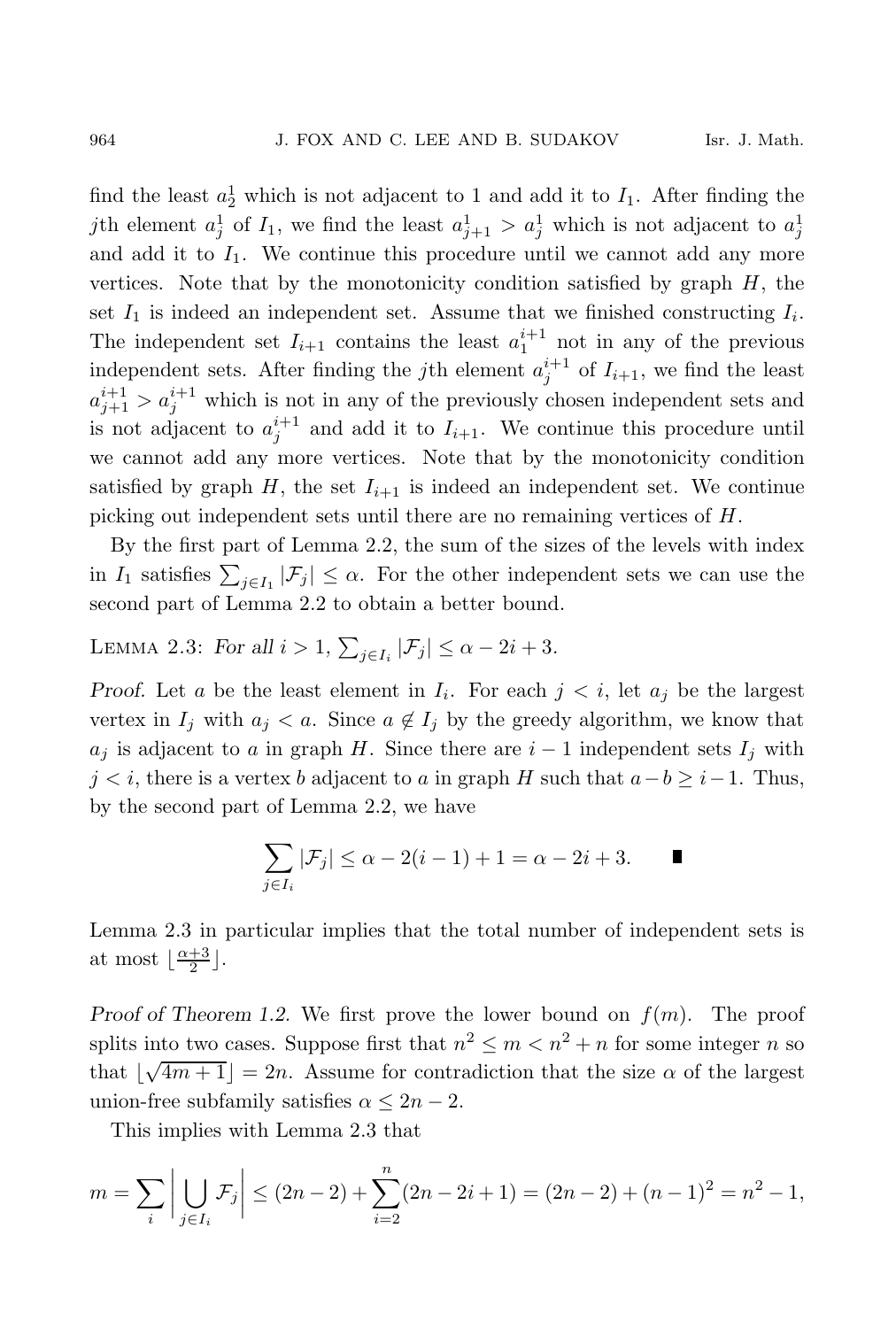which contradicts  $m \geq n^2$ . Hence, in this case we must have  $\alpha \geq 2n - 1$  $\lfloor \sqrt{4m+1} \rfloor - 1.$ 

We may therefore assume that  $n^2 + n \le m < (n + 1)^2$  for some integer *n* so that  $\lfloor \sqrt{4m+1} \rfloor = 2n + 1$ . Assume for contradiction that  $\alpha \leq 2n - 1$ . This implies with Lemma 2.3 that

$$
m = \sum_{i} \left| \bigcup_{j \in I_i} \mathcal{F}_j \right| \le (2n - 1) + \sum_{i=2}^{n+1} (2n - 2i + 2) = (2n - 1) + n^2 - n = n^2 + n - 1,
$$

which contradicts  $m \geq n^2 + n$  and we must have  $\alpha \geq 2n = \lfloor \sqrt{4m+1} \rfloor - 1$ . This completes the proof of the lower bound in Theorem 1.2.

We use the following construction given by Erdős and Shelah [10] to show that the lower bound on  $f(m)$  is tight.

We begin with the case  $m = n^2$  is a perfect square. Consider the collection F of  $n^2$  sets  $X_{ij} = \{x \in \mathbb{N} \mid n+1-i \leq x \leq n+j\}$  where  $1 \leq i, j \leq n$ . We may assume that each set  $X_{ij}$  is placed on the  $(i, j)$  position of the  $n \times n$  grid. Let  $\mathcal{F}'$  be a union-free subfamily of  $\mathcal{F}$ . Note that  $\mathcal{F}'$  cannot contain a triple  $X_{i'j}, X_{ij'}$ ,  $X_{ij}$  with  $i' < i$  and  $j' < j$  since  $X_{i'j} \cup X_{ij'} = X_{ij}$ . Delete from each column in the grid the bottommost set in  $\mathcal{F}'$ . Note that we removed at most n sets and, after removing these sets, there will be no set of  $\mathcal{F}'$  remaining in the lowest row of the grid. Then remove from each row in the grid the leftmost remaining set in  $\mathcal{F}'$ . This removes at most  $n-1$  additional sets. Now there cannot be any remaining set as otherwise  $\mathcal{F}'$  will contain some triple  $X_{i'j}, X_{ij'}$ ,  $X_{ij}$  with  $i' < i$  and  $j' < j$ . Since we removed at most  $n+n-1=2n-1$ sets, this implies that  $\mathcal{F}'$  has size at most  $2n - 1$ . Thus our theorem is tight for  $m = n^2$ . We can modify this construction by taking F to be the collection  $X_{ij} = \{x \in \mathbb{N} \mid n+1-i \leq x \leq n+j\}$  with  $1 \leq i \leq n+1$  and  $1 \leq j \leq n$ . In this way we will have a total of  $m = n^2 + n$  sets, the corresponding grid will have size  $(n + 1) \times n$ , and the maximum union-free subfamily will have size at most 2n. This again shows that our theorem is tight for  $m = n^2 + n$ . Note that, in this construction,  $X_{11}$  is less than all other sets, and hence every maximal union-free subfamily of F contains  $X_{11}$ . Therefore, deleting  $X_{11}$  from  ${\mathcal F}$  decreases the number of sets in it by one, but also decreases by one the size of the maximum union-free subfamily. This shows that  $f(n^2 - 1) \leq 2n - 2$  and  $f(n^2 + n - 1) \leq 2n - 1$ . Of course,  $f(m)$  is a monotone increasing function, and this gives the upper bound on  $f(m)$  for all other values of m.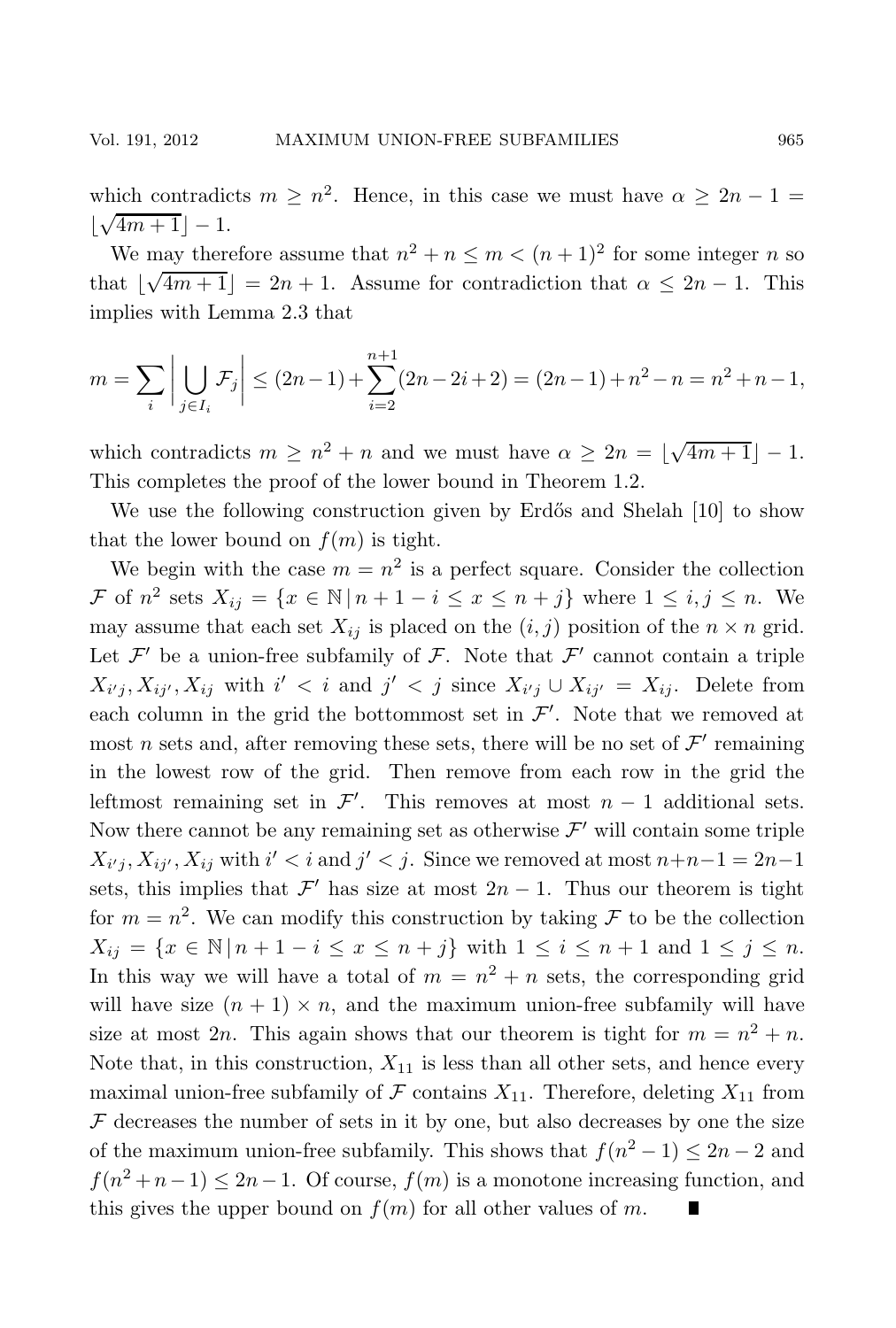## **3.** a**-union-free subfamilies**

In this section we prove Theorem 1.4, which says that for  $m \ge a$ , every family of m sets contains an a-union-free subfamily of size at least max $\{a, a^{1/4}\sqrt{m}/3\}$ . We will in fact prove a stronger theorem for general posets which implies Theorem 1.4. In a poset P, a  $(\ell, \alpha)$ -ladder consists of a chain  $X_1 < \cdots < X_\ell$ , and  $\ell$  antichains  $\mathcal{Y}_1,\ldots,\mathcal{Y}_\ell$  each of order  $\alpha$  such that each  $Y \in \mathcal{Y}_i$  satisfies  $Y \leq X_i$ , and for each i and each  $Y \in \mathcal{Y}_{i+1}$ ,  $Y \nleq X_i$ . For  $\alpha \geq 1$ , the **size** of an  $(\ell, \alpha)$ -ladder is the number of elements in  $\mathcal{Y}_1 \cup \cdots \cup \mathcal{Y}_\ell$ , which is  $\ell \alpha$ . The size of an  $(\ell, 0)$ -ladder we define to be  $\ell$ . Notice that a chain of length  $\ell$  forms  $a(l, 0)$ -ladder.

LEMMA 3.1: An  $(l, \alpha)$ -ladder in a family of sets contains an a-union-free sub*family of size at least the size of the ladder, which is*  $l \cdot \max\{\alpha, 1\}$ .

*Proof.* If  $\alpha \leq 1$ , then we can just take the chain as the *a*-union-free subfamily. Otherwise, we claim that the collection  $\mathcal{Y} = \bigcup_{i=1}^{l} \mathcal{Y}_i$  is an *a*-union-free family and this proves the lemma. Consider a linear extension of the partial order on the sets given by inclusion. Let  $Y_1, \ldots, Y_a$  be a distinct sets in  $\mathcal Y$  and assume without loss of generality that  $Y_a \in \mathcal{Y}_t$  is the largest of these a sets in this linear extension. By the definition of a ladder, each of these sets is a subset of  $X_t$  and therefore the union  $Y_{a+1} := Y_1 \cup \cdots \cup Y_a$  of these a sets is a subset of  $X_t$ . For  $j > t$ , we have  $Y_{a+1} \notin \mathcal{Y}_j$  as no set in  $\mathcal{Y}_j$  is a subset of  $X_t$ . Since  $Y_a \subset Y_{a+1}$  and  $\mathcal{Y}_t$  is an antichain,  $Y_{a+1} \notin \mathcal{Y}_t$ . If  $Y_{a+1} \in \mathcal{Y}_j$  with  $j < t$ , then  $Y_a \subset Y_{a+1} \subset X_{t-1}$ , which contradicts  $Y_a \in \mathcal{Y}_t$  and no set in  $\mathcal{Y}_t$  is a subset of  $X_{t-1}$ . Thus  $Y_{a+1} \notin \mathcal{Y}$ and hence  $Y$  is a-union-free.

In a poset P, a set S of elements is a**-degenerate** if no element of S is larger than  $a$  other elements of  $S$ . It is easy to check that if  $P$  is a family of sets with partial order defined by inclusion, then any a-degenerate subset is a-union-free. Thus in order to prove Theorem 1.4, it is enough to establish the following theorem.

THEOREM 3.2: *Every poset* P on  $m \ge a$  *elements contains a subset of size at least* max $\{a, a^{1/4}\sqrt{m}/3\}$  *which is a-degenerate or forms a ladder.* 

The bounds in Theorems 1.4 and 3.2 are tight up to an absolute constant factor for all  $m$  and  $a$  by a construction of Barat et al. [4] which we will give at the end of this section.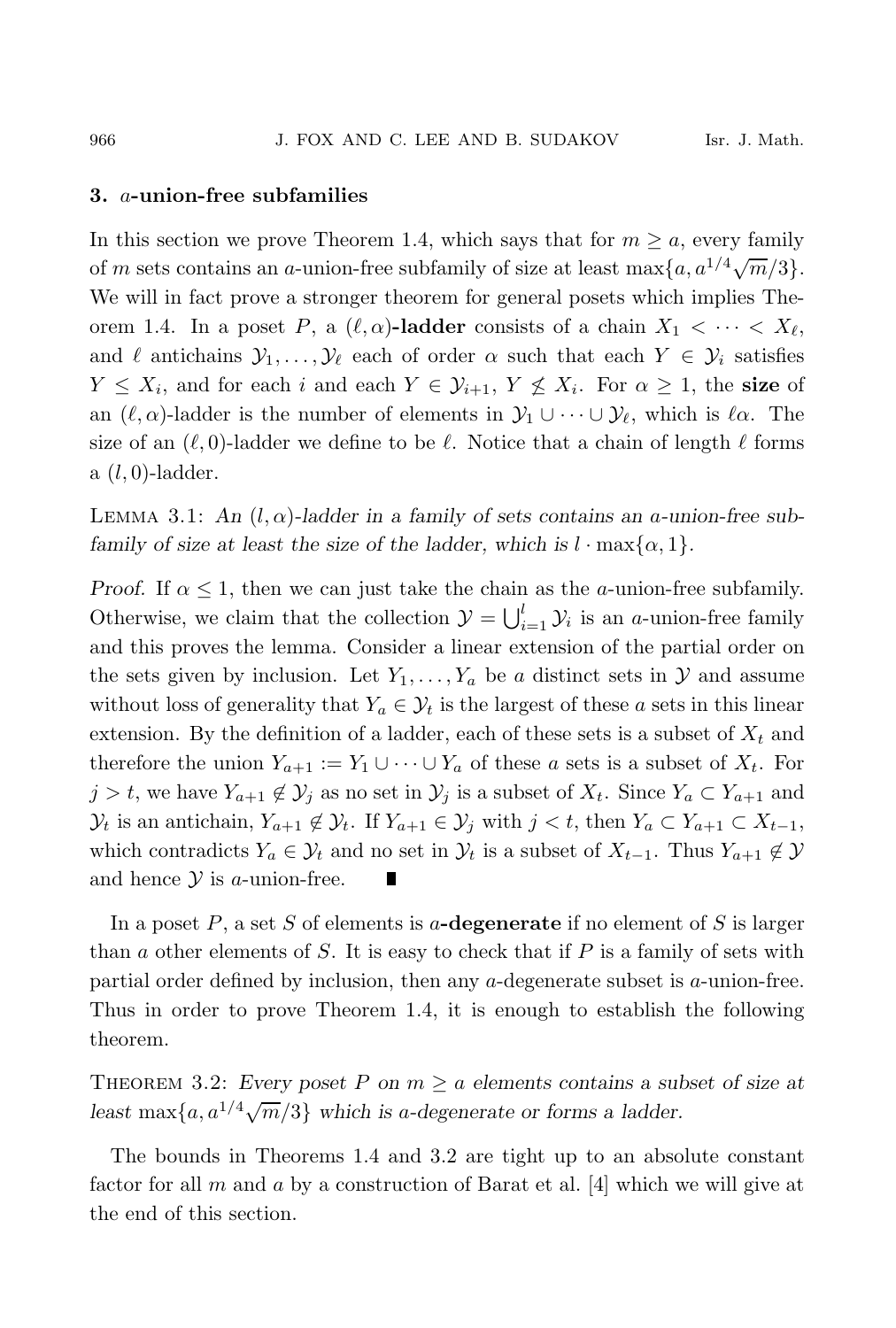*Proof.* Let  $c = 1/3$ . If  $m \leq c^{-2}a^{3/2}$ , then we can take any a elements as an a-degenerate set. Since  $a \geq ca^{1/4}\sqrt{m}$  we have nothing to prove in this range. Thus we will assume that  $m>c^{-2}a^{3/2}$ . We will show that there exists a subset of size at least  $ca^{1/4}\sqrt{m}$  which is a-degenerate or forms a ladder. Since every poset on m elements contains a chain or an antichain of size at least  $\sqrt{m}$ , and a chain forms a ladder and an antichain is a-degenerate, we can also assume that  $a > 81$ .

We may assume that the height of poset P is less than  $ca^{1/4}\sqrt{m}$  as otherwise we can take the longest chain as the ladder. In each step, we will either find the desired subset, or we will delete some elements and the height of the remaining poset will drop significantly compared to the drop in the number of remaining elements.

Let  $P_0 = P$ ,  $h_0 = ca^{1/4}\sqrt{m}$ , and  $m_0 = m$ . Suppose that after *i* steps the remaining poset  $P_i$  has at least  $m_i$  elements and height at most  $h_i$  where  $m_i = 2^{-i}m_0$  and  $h_i = 2^{-2i}h_0$ . Notice that this condition is satisfied for  $i = 0$ . For technical reason we need additional parameters  $x_i$ . Let  $x_0 = 2^T$  for some integer T so that  $2^T = \beta c^2 a^{1/2}$  with  $\frac{9}{4} \le \beta < \frac{9}{2}$  and let  $x_i = 2^{-i} x_0$ . Note that such T indeed exists since  $\frac{9}{2}c^2a^{1/2} > 1$ , and  $x_i$  is an integer for all  $i = 0, \ldots, T$ .

Suppose we have just finished step  $i \leq T - 1$ . Partition  $P_i$  into levels  $\mathcal{F}_1 \cup \cdots \cup \mathcal{F}_{|h_i|}$ , where  $\mathcal{F}_j$  is the minimal elements of the subposet of  $P_i$  formed by deleting all  $\mathcal{F}_k$  with  $k < j$  (some of the levels in the end can be empty). Partition the poset  $P_i$  into sets  $S_k$  each consisting of  $x_i$  consecutive levels of  $P_i$  (except possibly one set which consists of less than  $x_i$  consecutive levels). Call an element  $p \in S_k$  **nice** if it is larger than a other elements of  $S_k$ , and **bad** otherwise. For each k, the bad elements within  $S_k$  form an a-degenerate set, and hence we may assume  $S_k$  contains less than  $ca^{1/4}\sqrt{m}$  bad elements. Thus, the total number of bad elements is at most the number of sets  $S_k$  times  $ca^{1/4}\sqrt{m}$ , which is

$$
\left\lceil \frac{h_i}{x_i} \right\rceil c a^{1/4} \sqrt{m} = \left\lceil \frac{2^{-2i} h_0}{2^{-i} x_0} \right\rceil c a^{1/4} \sqrt{m} \le \left( \frac{c a^{1/4} \sqrt{m}}{2^i x_0} + 1 \right) c a^{1/4} \sqrt{m}
$$

$$
= \frac{m}{\beta \cdot 2^i} + c a^{1/4} \sqrt{m}.
$$

By  $m \geq c^{-2}a^{3/2}$  and  $i \leq T-1$ , we have

$$
ca^{1/4}\sqrt{m} = ca^{1/4}\frac{m}{\sqrt{m}} \le c^2 a^{-1/2}m = \beta c^4 \frac{m}{2^T} \le \frac{\beta c^4}{2} \frac{m}{2^i}.
$$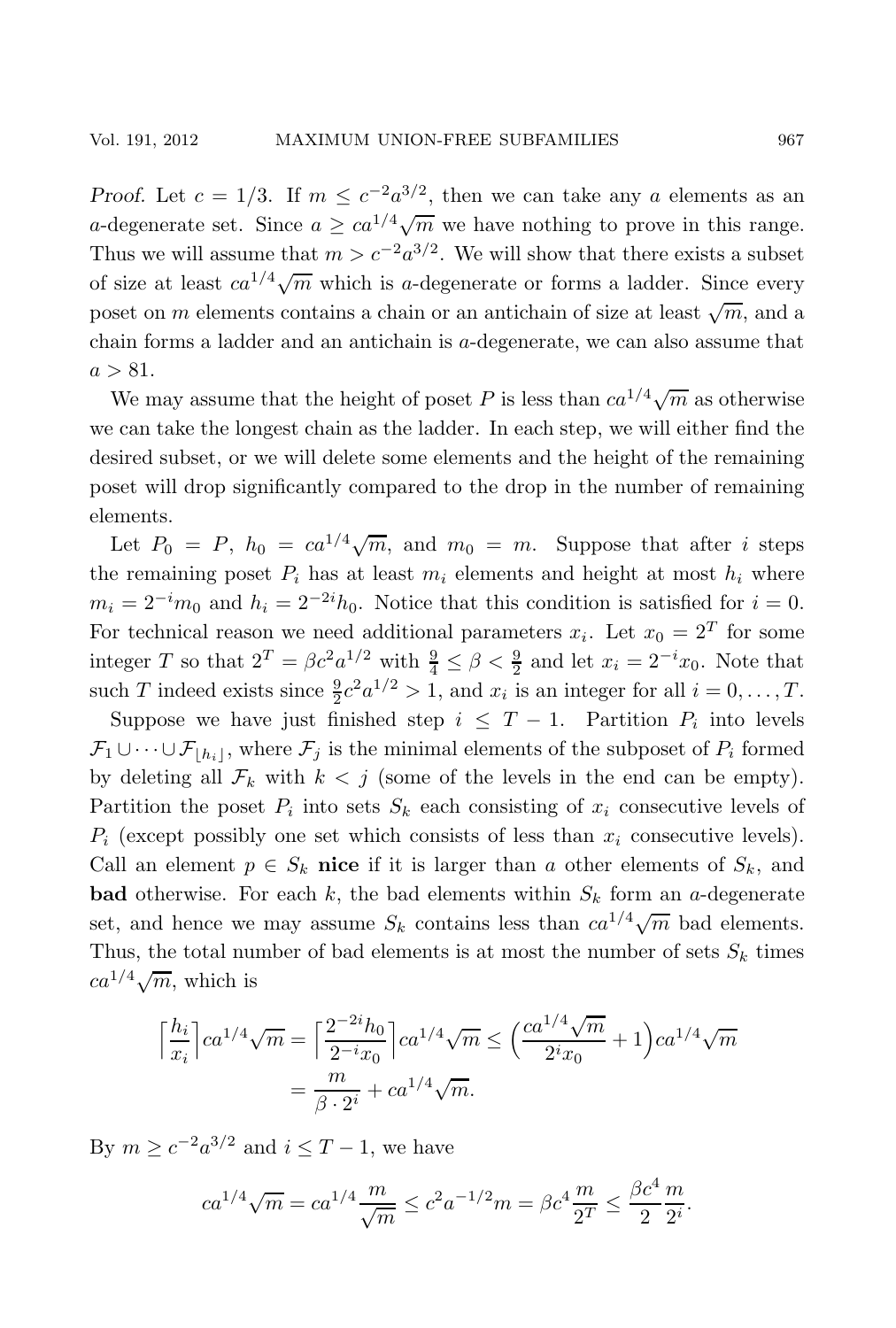Since  $c = 1/3$  and  $\frac{9}{4} \le \beta \le \frac{9}{2}$ , one can easily check  $\frac{1}{\beta} + \frac{\beta c^4}{2} \le 4/9 + 1/36 < 1/2$ , so the number of bad elements in  $P_i$  is at most  $m_i/2$ .

Let  $P_{i+1}$  be the subposet of  $P_i$  consisting of the nice elements in  $P_i$ . Since there are at most  $m_i/2$  bad elements in  $P_i$ , the total number of elements in  $P_{i+1}$ is at least  $m_i - m_i/2 = m_{i+1}$ . If the height of this poset is at least  $h_{i+1}$ , then by definition, we can find a chain of length at least  $h_{i+1}$ . Let  $X_1 < \cdots < X_\ell$  be a subchain of this chain such that each  $X_i$  belongs to different sets  $S_k$ . Since  $S_k$  is a union of  $x_i$  levels, we can guarantee such a subchain of length at least  $\ell \geq [h_{i+1}/x_i]$ . By the definition of nice elements, each element  $X_i \in S_k$  is greater than a other elements in  $S_k$ . Therefore,  $X_j$  is greater than  $\alpha = [a/x_i]$ elements which all belong to a single level of  $S_k$ . By the construction of levels, these elements form an antichain. Denote this antichain by  $\mathcal{Y}_i$ . We have thus constructed an  $(\ell, \alpha)$ -ladder in P. The size of this ladder is

$$
\ell \alpha \geq \left\lceil \frac{h_{i+1}}{x_i} \right\rceil \cdot \left\lceil \frac{a}{x_i} \right\rceil \geq \frac{2^{-2i-2} h_0 \cdot a}{2^{-2i} x_0^2} = \frac{c a^{1/4} \sqrt{m}}{4 \cdot \beta^2 c^4} \geq c a^{1/4} \sqrt{m},
$$

where we used that  $x_0 = 2^T = \beta c^2 a^{1/2}, \ \beta < 9/2, \ h_0 = c a^{1/4} \sqrt{m}$  and  $c = 1/3$ . Thus we find a sufficiently large ladder to complete this case.

Otherwise the height of the poset  $P_{i+1}$  is less than  $h_{i+1}$ , and since it contains at least  $m_{i+1}$  elements and has height at most  $h_{i+1}$ , we can move on to the next step. Assume that the process continues until  $i = T$ . Then we have a poset  $P_T$ which has at least  $m<sub>T</sub>$  elements and has height at most  $h<sub>T</sub>$ . In this case, there exists an antichain of size at least

$$
\left\lceil \frac{m_T}{h_T} \right\rceil \ge \frac{2^{-T} m_0}{2^{-2T} h_0} = \frac{2^T m}{c a^{1/4} \sqrt{m}} \ge \frac{c^2 a^{1/2} m}{c a^{1/4} \sqrt{m}} = c a^{1/4} \sqrt{m}.
$$

An antichain is an a-degenerate set, so this concludes the proof.

We end this section with the construction given in [4] of a family of sets which does not contain a large *a*-union-free subfamily. Let  $k = \lceil \sqrt{a} \rceil$ . Let  $\mathcal{F}_1$ be the family of sets given in the end of the previous section, i.e., it contains sets  $X_{ij} = \{x \in \mathbb{N} \mid n+1-i \leq x \leq n+j\}$  for all  $1 \leq i, j \leq n$ . A similar argument as there shows that the largest  $a$ -union-free subfamily of  $\mathcal{F}_1$  has size at most 2kn. Indeed we again assume that each set  $X_{ij}$  is placed on the  $(i, j)$  position of the  $n \times n$  grid. Let  $\mathcal{F}'_1$  be an a-union-free subfamily of  $\mathcal{F}_1$ . Delete from each column in the grid the bottommost k sets in  $\mathcal{F}'_1$ . Note that we removed at most  $kn$  sets. Then remove from each row in the grid the  $k$  leftmost remaining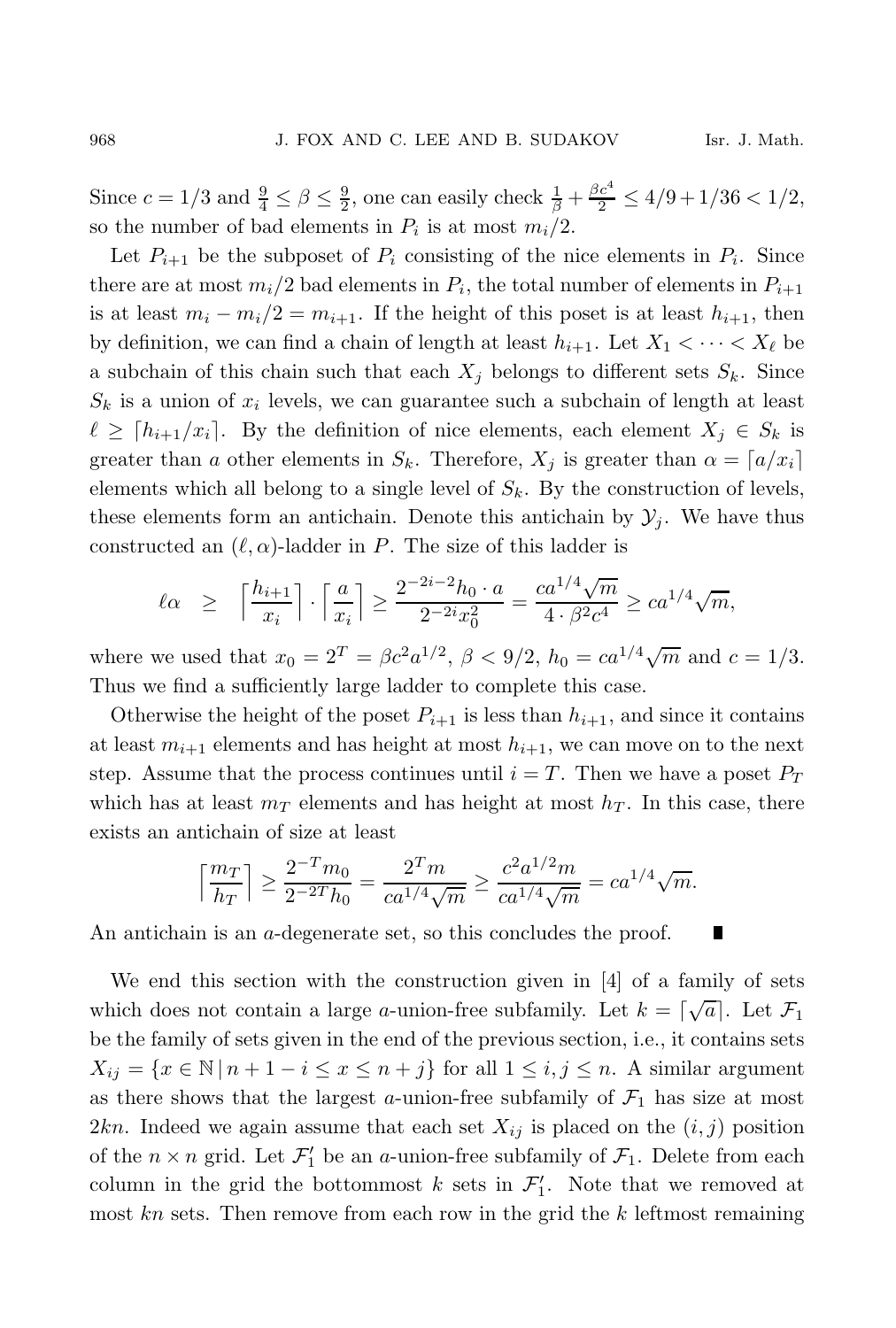sets in  $\mathcal{F}'_1$ . This removes at most kn additional sets. Now there cannot be any remaining set. Otherwise  $\mathcal{F}'_1$  will contain sets  $X_{i_1j}, \ldots, X_{i_kj}$  and  $X_{ij}$  with  $i_{\ell} < i$  for all  $1 \leq \ell \leq k$ , such that  $X_{ij}$  and each set  $X_{i_{\ell}j}$  have at least k other sets from  $\mathcal{F}'_1$  in their column below them. This gives at least  $k^2 \ge a$  sets (all properly contained in  $X_{ij}$  from which one can easily choose a sets whose union equals  $X_{ij}$ . Since we removed at most  $kn + kn = 2kn$  sets, this implies that  $\mathcal{F}'_1$ has size at most 2kn.

Note that set  $X_{nn}$  contains all the other sets in  $\mathcal{F}_1$ . Let  $\mathcal{G}_2$  be a family of sets constructed in the same manner but over a different (disjoint) universe of elements from  $\mathcal{F}_1$ , and let  $\mathcal{F}_2$  be the family  $\{G \cup X_{nn} | G \in \mathcal{G}_2\}$ . Thus every set in  $\mathcal{F}_2$  contains all the sets in  $\mathcal{F}_1$  and the *a*-union-free subfamily of  $\mathcal{F}_2$  also has size at most 2kn. Repeat this process and construct families  $\mathcal{F}_1, \mathcal{F}_2, \ldots, \mathcal{F}_k$  such that for all  $\ell$ , every set in  $\mathcal{F}_{\ell+1}$  contains all the sets in  $\mathcal{F}_{\ell}$ . Let  $\mathcal{F} = \bigcup_{\ell=1}^{k} \mathcal{F}_{\ell}$  be our family.

Then the number of sets in  $\mathcal F$  is  $kn^2$ . We will use this family to obtain a bound on  $g(m, a)$  for all values of m such that  $k(n - 1)^2 < m \leq kn^2$ . We can bound the size of the largest a-union-free subfamily  $\mathcal{F}'$  of  $\mathcal F$  as follows. Assume that  $\ell$  is the first index such that there are more than a sets of  $\mathcal{F}'$  in  $\mathcal{F}_1 \cup \cdots \cup \mathcal{F}_{\ell}$ . Then in  $\mathcal{F}'$  there are less than a sets in the levels up to  $\mathcal{F}_{\ell-1}$ , at most 2kn sets in  $\mathcal{F}_{\ell}$ , and it is easy to see for each  $t > \ell$  that the sets in  $\mathcal{F}'$  from  $\mathcal{F}_t$  form a 2-union-free subfamily. Thus there are at most  $2n$  such sets. Therefore the number of sets in  $\mathcal{F}'$  is at most

$$
a + 2kn + (k - i) \cdot 2n \le a + 4k + 4k(n - 1) \le 5a + 4(a^{1/4} + 1)\sqrt{m},
$$

where we used the inequalities  $m > k(n-1)^2$  and  $a+4\lceil \sqrt{a} \rceil \le 5a$  for all integers  $a \geq 1$ . This shows that the bound in Theorem 1.4 is tight up to the constant factor for all  $a$  and  $m$ .

### **4. Concluding remarks**

In this paper, we solved Moser's problem by determining the largest  $f(m)$  for which every family of m sets has a union-free subfamily of size  $f(m)$ . We do not know whether or not the family of sets given by Erdős and Shelah [10] is essentially the only extremal family which shows that this bound is tight. It would be interesting to further study this problem of classifying the extremal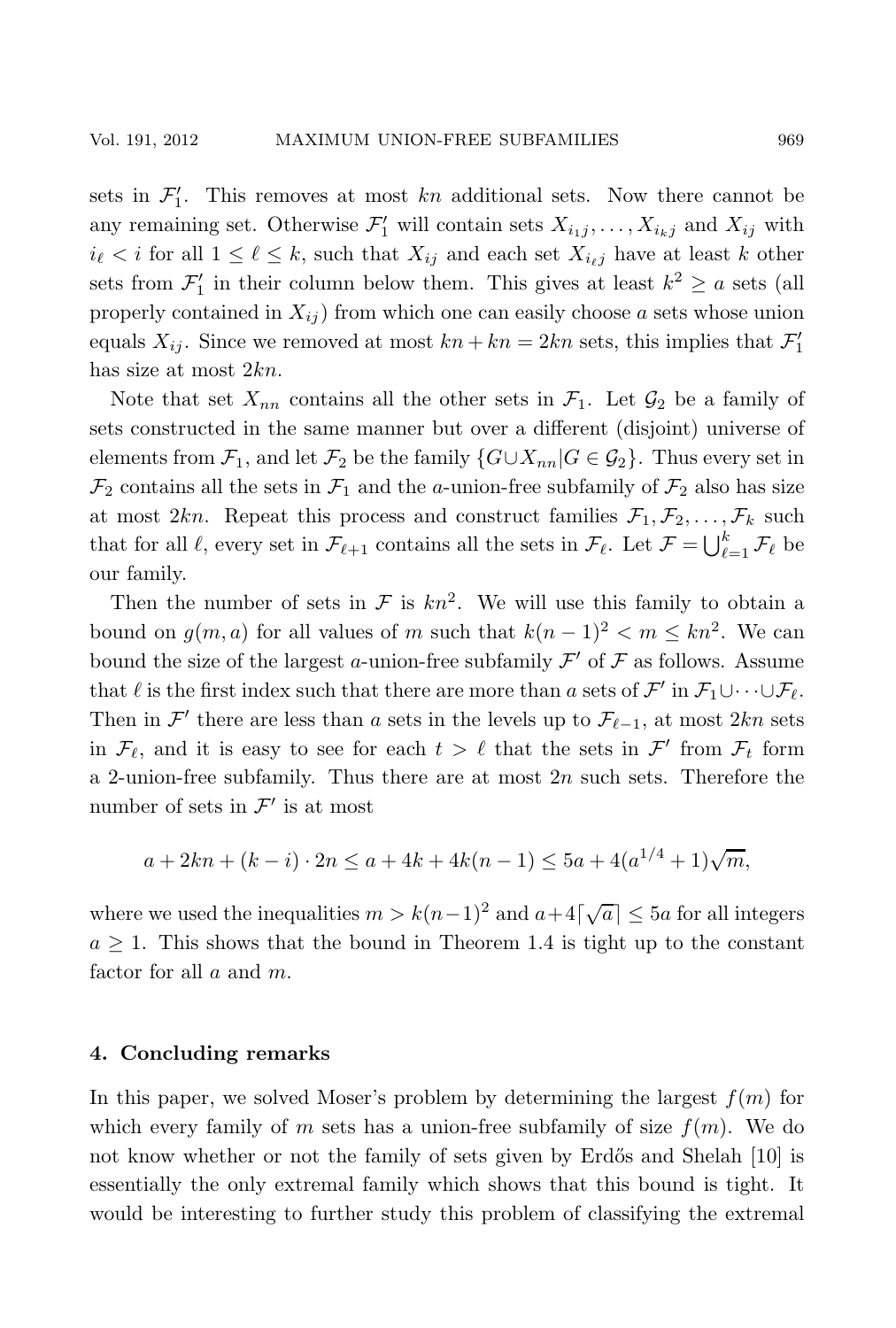families. Specifically, can one classify the extremal families which achieve the bound  $f(m) = \lfloor \sqrt{4m+1} \rfloor - 1$ ?

We also determined up to an absolute constant factor the largest  $g(m, a)$  for which every family of m sets has an a-union-free subfamily of size  $q(m, a)$ . We did not try to optimize constants in the proof of Theorem 1.4 for the sake of clarity of presentation. Although the bound in this theorem can be further improved, some new ideas are needed to determine the asymptotic behavior of  $g(m, a)$  for  $a \geq 3$ .

The proofs of Theorems 1.2 and 1.4 giving lower bounds for  $f(m)$  and  $g(m, a)$ can easily be made algorithmic. That is, we can find a union-free or a-union-free subfamily of a family of  $m$  with size guaranteed by these theorems in polynomial time.

There are other directions that have been studied concerning union-free subfamilies. For example, Abbott and Hanson [1] proposed studying the minimum number of colors necessary to color the subsets of an *n*-element set so that each color class is union-free. This problem was further studied by Aigner, Duffus and Kleitman [2]. A related result of Kleitman [13], improving on an earlier paper [12], solved a conjecture of Erd˝os [7] by showing that the largest union-free family of subsets of an *n*-element set has cardinality at most  $\left(1 + \frac{c}{\sqrt{n}}\right) \binom{n}{\lfloor n/2 \rfloor}$ , where  $c$  is an absolute constant. We can also replace the union-free condition by other conditions. For example, Gunderson, Rödl and Sidorenko [11] studied the maximum cardinality of a family of subsets of an n-element set which does not contain a d-dimensional Boolean algebra. A related problem of Erdős and Shelah was solved by Barat, Füredi, Kantor, Kim and Patkos  $[4]$ , who estimated the size of a maximum subfamily of a family of  $m$  sets which does not contain a d-dimensional Boolean algebra.

#### **References**

- [1] H. L. Abbott and D. Hanson, *A problem of Schur and its generalizations,* Acta Arithmetica **20** (1972), 172–185.
- [2] M. Aigner, D. Duffus and D. Kleitman, *Partitioning a power set into union-free classes,* Discrete Mathematics **88** (1991), 113–119.
- [3] N. Alon and D. Kleitman, *Sum-free subsets,* in *A Tribute to Paul Erd˝os*, Cambridge University Press, Cambridge, 1990, pp. 13–26.
- [4] J. Barat, Z. Füredi, I. Kantor, Y. Kim and B. Patkos, *Large*  $B_d$ -free subfamilies, arXiv:1012.3918v1 [math.CO].